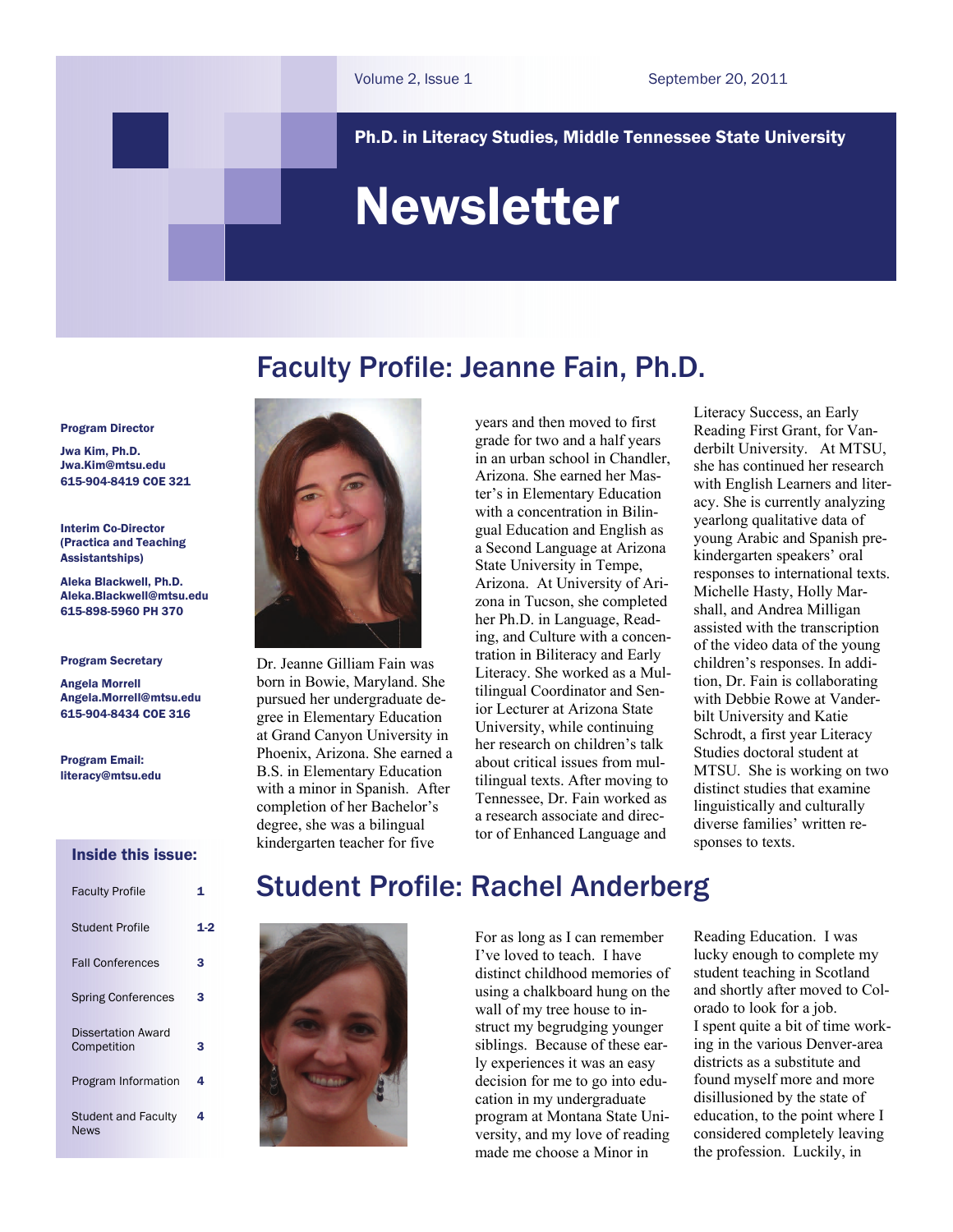## **Newsletter**

# Student Profile (continued)

2006 I made a spontaneous decision to pick up my life and move to Anchorage, Alaska for a new adventure. Shortly after arriving there I stumbled upon a small private school for students with reading disabilities. Within a few weeks I had a job doing small groups and anything else that needed to be done. By the following fall I had worked my way into a fulltime teaching position in a classroom with  $5<sup>th</sup> - 8<sup>th</sup>$  grade students with various degrees of reading and writing disabilities. It was the hardest and best thing I had ever done. I had a chance to work with an incredible staff that made remarkable changes in the lives of students. While I was daily encouraged by the gains my students made and the way it changed their selfimage and confidence in themselves, I became more and more frustrated by the fact that they had made it through the system to middle school without getting the help they so desperately needed. I eventually decided that I needed to go back to school and work to change the system instead of trying to catch all the pieces

And so I'm in the final year of the program here at

### **GOT NEWS?**

**We are looking for information for upcoming newsletters. Please let us know if you have published, presented or performed other newsworthy events!** 

**Also, if you have questions you'd like answered, please email us the questions and we'll try to provide the answers in the next newsletter.** 

**Email: skh3g@mtmail.mtsu.edu** 

*Fall Dates MTSU Graduate Student Calendar* 

**October 13-16, 2012**  *Fall Break—No Classes* 

**October 30, 2012**  *Last day to drop with a grade of W* 

**November 2, 2012**  *Last day to file dissertations for December graduation* 

**November 12-21, 2012**  *Early registration for Spring 2013 Semester* 

**November 22, 2012**  *Thanksgiving Holiday—No Classes* 

*Looking ahead...* **January 31, 2013**  Last day to file Intent to Graduate Form for May 2013 Graduation

> **World map of literacy, UNHD 2007/2008 report. http://en.wikipedia.org.**

MTSU. It's been a journey for sure. In addition to working with the Literacy Studies faculty, I've had the privilege of working with Stuart Bernstein in the psychology department. Through various projects with him, I've discovered that my passion is for implementation research. How do we take everything we know and actually make a difference in the lives of kids each day - particularly as we work in a system with more and more struggling readers and fewer and fewer funds? My dissertation is examining the effects of training high school tutors to work with struggling elementary readers. I love the time I get to spend with both the high school students and the elementary students, and I'm hopeful it will provide a beneficial intervention option as well.

I will finish collecting my data by Christmas and I plan to graduate by May. I'm currently looking at job options involving school district literacy leadership as well as professional development and consulting options. Though I'm not 100% sure which direction I will go next, I'm excited to be starting the next phase of the journey.

DON'T FORGET!

LITS STUDIES INFORMATION NIGHT October 10, 2012

Center for Dyslexia Room 116 200 N. Baird Lane Murfreesboro

7:00-8:00pm

 $\triangle$  7:00-7:30: Practicum  $\triangle$  7:30-8:00 Proposals

*This is not a required event but is highly recommended for students who are at the relevant crossroads in the program.* 

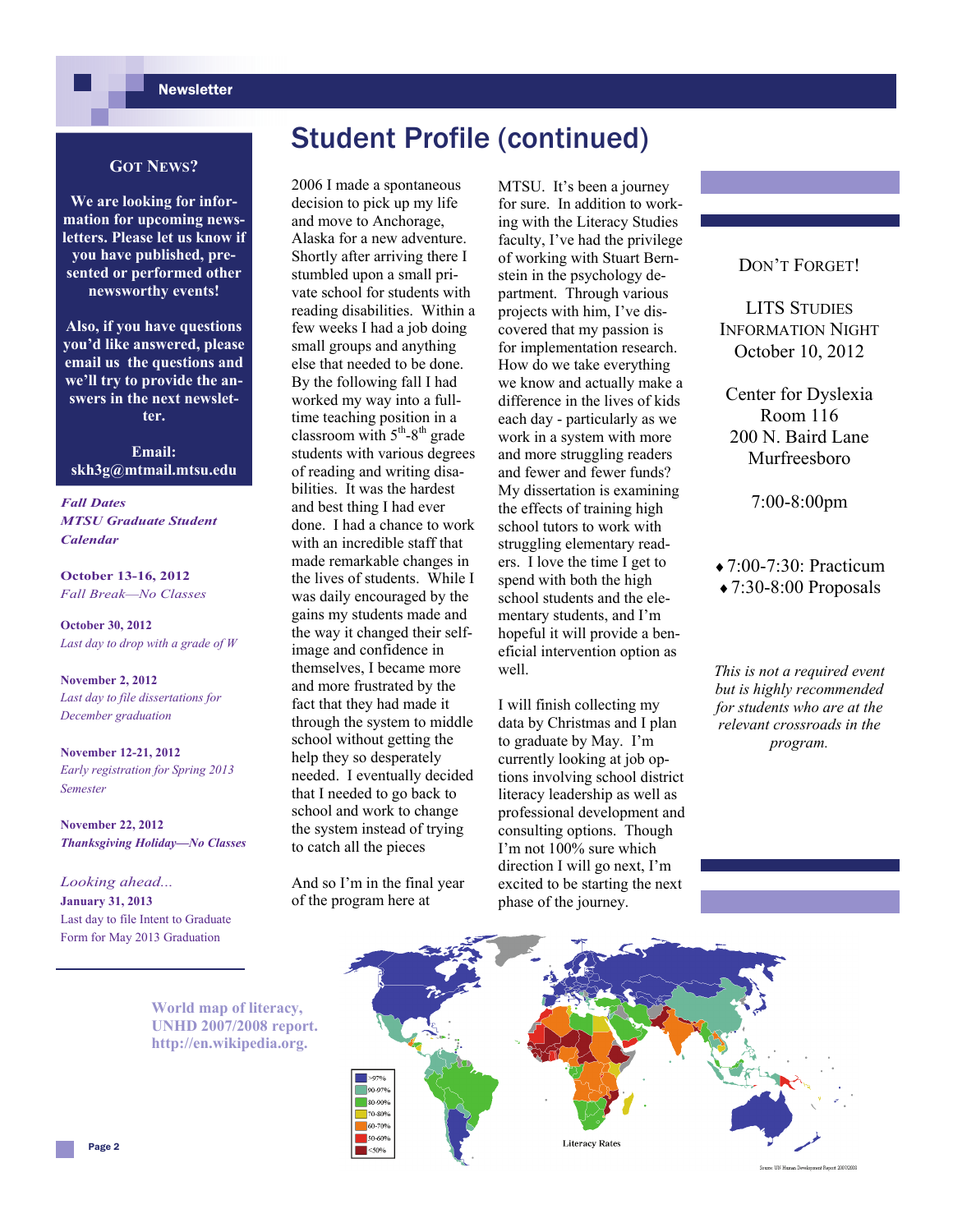# Fall Conferences

The 38th Annual Tennessee Reading Association Fall Conference, December 2-4, 2012. Murfreesboro. **Deadline for submitting proposals to TRA for student poster presentations is September 28, 2012**.

TN Council Teachers of English Annual Conference, September 28-29, 2013. Nashville, TN.

Tennessee Literacy Coalition's Statewide Adult Literacy Conference, Oct. 2. Nashville, TN.

NCTE Annual Conference, November 15-18, 2012. Las Vegas, NV.

The International Dyslexia Association Annual Conference, October 24-27, 2012. Baltimore, MD.

Literacy Research Association 2012 Conference, November 28-December 1, 2012. San Diego, CA.

The 37th Annual Boston University Conference on Language Development, November 2-4, 2012.

The 52nd Annual Meeting of the Psychonomic Society, November 15-18 2012. Minneapolis, MN.

# Save the Date—Spring Conferences

The 58th Annual International Reading Association Conference, April 19-22, 2013. San Antonio, TX.

Call for proposals is already closed.

Annual COABE Conference, March 24-27, 2013. New Orleans, LA.

Deadline for submitting proposals is November 30, 2012.

The 20th Annual SSSR Conference, July 10-13, 2013. Hong Kong.

Deadline for Symposia Proposals is Nov. 15, 2012; Deadline for individual papers is Dec. 15, 2012.

The Annual AERA Meeting, April 27-May 1, 2012. San Francisco, CA.

Call for proposals is already closed.

# Keep in mind for the future... IRA Outstanding Dissertation of the Year

The International Reading Association Outstanding Dissertation of the Year Award is a \$1,000 award supported by a grant from SchoolRise LLC. Summaries of winning dissertations are published each year in *Reading Research Quarterly*.

Dissertations in reading or related fields are eligible for the competition. Studies using any research approach

(ethnographic, experimental, historical, survey, etc.) are encouraged. Each study is assessed in the light of this approach, the scholarly qualification of its report, and its significant contributions to knowledge within the reading field.

#### Eligibility for the 2013 Award:

The competition is open to those who have completed dissertations in any aspect of the field of reading or literacy between May 15, 2011, and May 14, 2012 and approved by the committee. Applicants must be current members of the International Reading Association. The submission deadline for this year's competition is October 1.

### **WELCOME TO OUR NEW STUDENTS!**

The LITS studies program continues to grow as we add 11 new students to our program this fall.

*Words for Thought: "Literacy is the bridge from misery to hope. It is a tool for daily life in modern society. It is a bulwark against poverty, and a building block of development, an essential complement to investments in roads, dams, clinics and factories. Literacy is a platform for democratization, and a vehicle for the promotion of cultural and national identity. For everyone, everywhere, literacy is, along with education in general, a basic human right.... Literacy is, finally, the road to human progress and the means through which every man, woman and child can realize his or her full potential."* 

*-Kofi Annan*